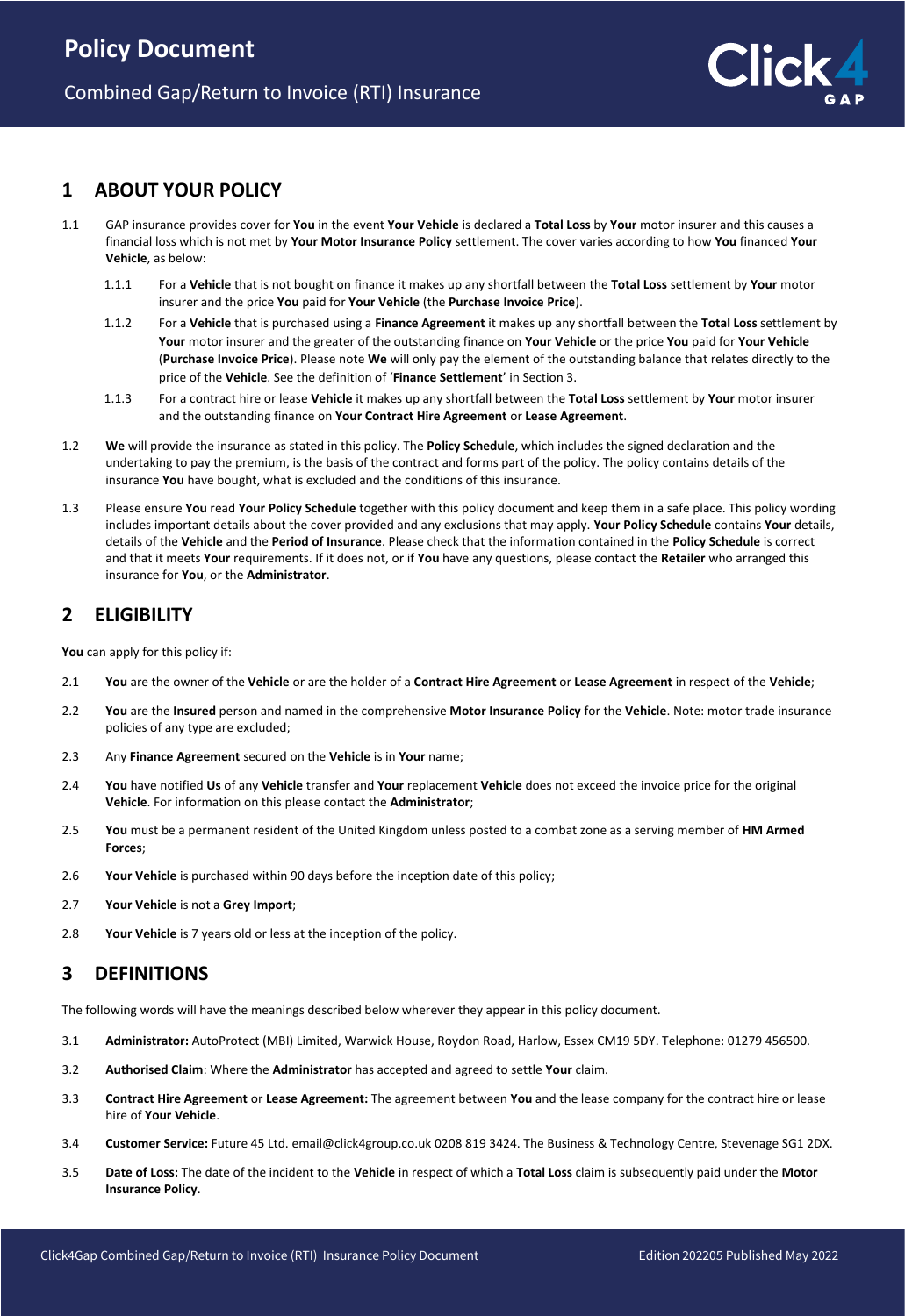3.6 **Deposit Contribution:** Any deposit allowances (not including finance deposit allowances), discounts, rebates, concessions, cashbacks, incentives or other contribution to the cost of the **Vehicle** not paid by **You**.

#### 3.7 **Excluded Vehicles:** Any which:

- 3.7.1 Have been modified in any way from the manufacturer's specification except for modifications for disability access and ease;
- 3.7.2 Are owned temporarily or otherwise (resulting from trade-in or acquisition for the purposes of resale) by a business formed for the purposes of selling or servicing motor **Vehicles**;
- 3.7.3 Are used for hire or reward, taxis, racing, pace making, speed testing, reliability trials, rallying, or **Vehicle**s used for any other competitive event;
- 3.7.4 Are over 3500kg gross weight;
- 3.7.5 Are of the following makes: Abarth, Aston Martin, Bentley, Bristol, Bugatti, Cosworth, De Tomaso, Dorchester, Ferrari, Ginetta, Hummer, Honda NSX models, Kit cars, Lamborghini, Lancia Thema, Lotus, Maserati, Maybach, McLaren, Mitsubishi 3000GT, Marcos, Noble, Rolls Royce, TVR and Vans above 3500kgs GVM;
- 3.7.6 **Vehicles** with a **Purchase Invoice Price** above £75,000;
- 3.7.7 Are emergency **Vehicle**s, driving school **Vehicle**s, buses, scooters, motorcycles, motability **Vehicles**, or **Vehicle**s which have been modified other than in accordance with the manufacturer's specifications and any make of **Vehicle** not built for principle sale in the UK;
- 3.7.8 Are **Grey import**s;
- 3.7.9 Are left hand drive, and any American make of **Vehicle** unless manufactured as right-hand drive for the UK market;
- 3.7.10 Are not mentioned in **Glass's Guide**;
- 3.7.11 Purchased more than 90 days before the inception date of the policy.
- 3.8 **Finance Agreement:** The agreement between **You** and the finance company for the purchase of the **Vehicle**.
- 3.9 **Finance Settlement:** The amount **You** require to settle the element of **Your Finance Agreement** that relates to the **Purchase Invoice Price** of the **Vehicle** only. N.B. If **You** borrowed more than the **Purchase Invoice Price** on the **Finance Agreement**, **You** will still have an outstanding balance after **We** have settled **Your** claim. For example, **You** may have borrowed to pay for insurance premiums, new **Vehicle** registration fee, fuel and **We** would not pay any outstanding balance relating to such items.
- 3.10 **Glass's Guide:** An independent **Vehicle** value guide published monthly by Glass's Information Services Limited, a motor trade publication recognised and used extensively throughout the motor vehicle industry in assessing vehicular values.
- 3.11 **Grey import:** Any **Vehicle** that was not built to EU vehicle type approved standards and/or was not sold as new in the EU by the manufacturer's official concessionaire or agent.
- 3.12 **HM Armed Forces:** Regular members of the Royal Navy, Royal Marines, Royal Air Force and Regular Army which will include Ghurkhas and Reserve Forces.
- 3.13 **Instalment Plan:** A process by which payment for **Your Policy** is made in instalments over a fixed period of time.
- 3.14 **Insured/You/Your:** The registered keeper of the **Vehicle** or the holder of the **Contract Hire Agreement** or **Lease Agreement**. Who must also be named on the **Motor Insurance Policy**.
- 3.15 **Insured Value**: The amount **You** received under the **Motor Insurance Policy** in respect of the **Vehicle** as a result of a **Total Loss**, or the **Market Value** of the **Vehicle**.
- 3.16 **Market Value:** The Retail Transacted Value in **Glass's Guide** for the cost of replacing the **Vehicle** with one of the same make, model trim level, recorded mileage, age and overall condition. **We** reserve the right to have an independent valuation undertaken should the specification not be available within **Glass's Guide** or it is suspected that the condition of the **Vehicle** is such that this would affect the **Glass's Guide** value. There will be no value allowance for non-standard fittings, other than a reduction should any nonstandard fittings be considered to have a detrimental effect on retail prospects and/or value. (**Glass's Guide** is a motor trade publication recognised and used extensively throughout the motor vehicle industry to value used vehicles).
- 3.17 **Motor Dealer:** A **Vehicle** dealership or **Vehicle** distribution business that sells new or used **Vehicle**s at the retail level, based on a dealership contract with a manufacturer or its sales subsidiary. It employs automobile salespeople to sell their automotive **Vehicle**s. It may also provide maintenance services for **Vehicle**s, and employ automotive technicians to stock and sell spare automobile parts and process warranty claims.
- 3.18 **Motor Insurance Policy**: A fully comprehensive policy of motor insurance which covers the **Vehicle** in respect of damage, fire and theft, and which is maintained in **Your** name throughout the **Period of Insurance**. Note: motor trade insurance policies of any type are excluded.

lick.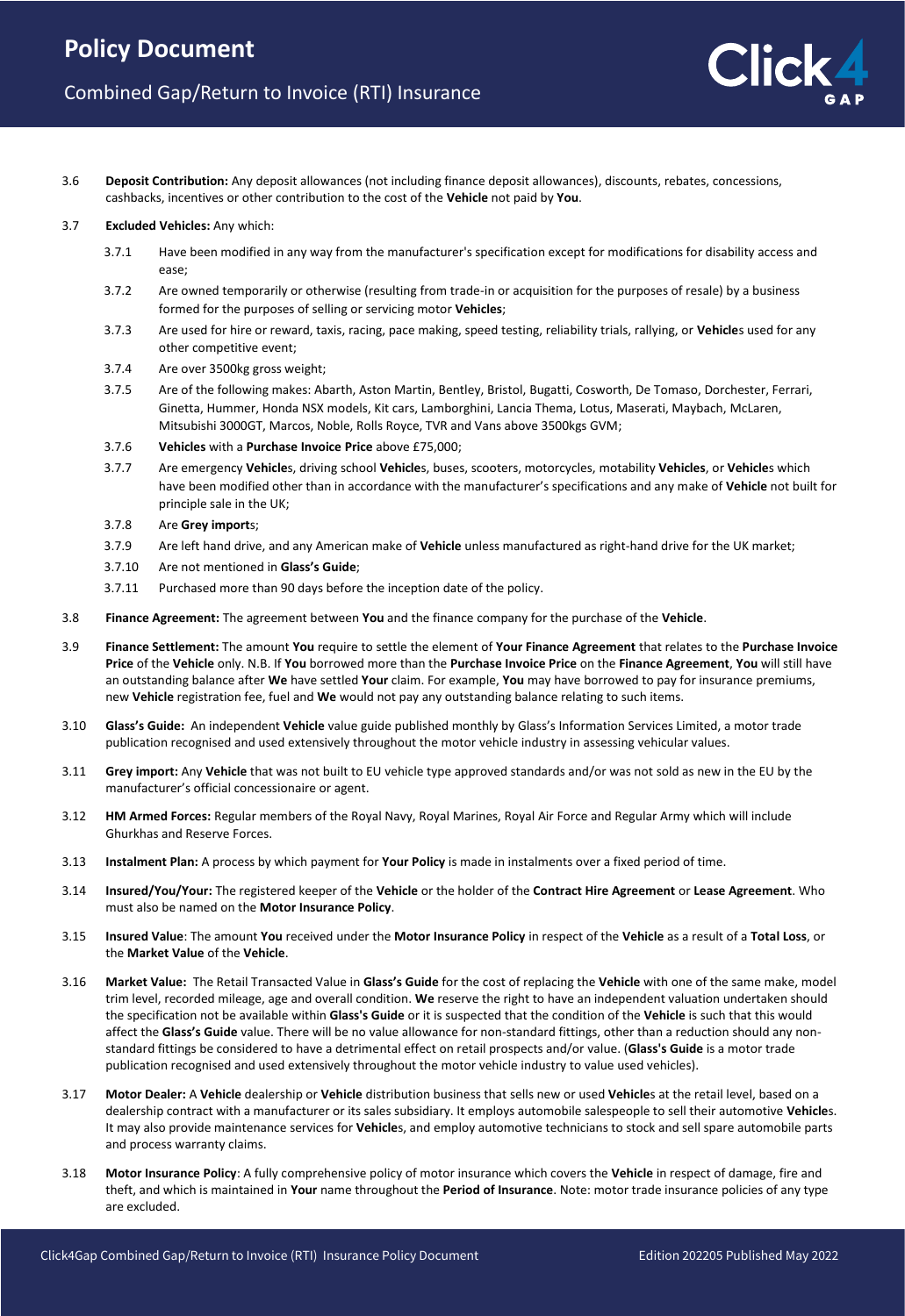- 3.19 **Negative Equity:** An amount carried over from a previous **Finance Agreement** which is not directly linked to the purchase of the **Vehicle** covered by the policy.
- 3.20 **Period of Insurance**: **Your** insurance commences on the **Start Date** shown in **Your Policy Schedule** and ends as soon as any of the following events occur:
	- 3.20.1 The expiry date, as shown in **Your Policy Schedule** is reached;
	- 3.20.2 **You** or anyone representing **You**, defrauds or deliberately misleads **Us** or the **Administrator;**
	- 3.20.3 The **Vehicle**, as shown in **Your Policy Schedule**, is sold or transferred to a new owner;
	- 3.20.4 **You** submit a valid claim against the policy;
	- 3.20.5 Any monthly instalment on finance for the policy premium is not paid in full;
	- 3.20.6 **You** choose to cancel the policy.
- 3.21 **Policy Schedule:** This contains **Your** details, details of the **Insured Vehicle**, and the **Period of Insurance**.
- 3.22 **Purchase Value:** The price paid by **You** for the **Vehicle** (including all factory fitted accessories), or a maximum of the **Glass's Guide**  retail transacted value at the time of purchase, whichever is lesser, and after any discount and **Deposit Contribution** given, but excluding any new **Vehicle** registration fee, fuel, insurance **Premiums**, service plans, delivery charges, paintwork and upholstery protection kits, insurance and warranty **Premiums**, any finance arrears and any such associated costs and any **Negative Equity.**
- 3.23 **Retailer:** The party, person or company who has arranged this insurance on **Your** behalf.
- 3.24 **Start Date:** The date the **Period of Insurance** commences as specified in **Your Policy Schedule**. Normally this will be the date **You** take delivery of the **Vehicle** or within 90 days of purchasing the **Vehicle.**
- 3.25 **Territorial Limits**: The United Kingdom, the Isle of Man and the Channel Islands, member countries of the European Community and any other country for which an International Motor Insurance Green Card in respect of the **Vehicle** is effective at the **Date of Loss**.
- 3.26 **Total Loss:** When the **Vehicle** is either stolen and not recovered, or is deemed beyond economic or constructive repair under **Your Motor Insurance Policy**, following material damage or fire.
- 3.27 **Vehicle:** Any **Vehicle** registered and principally used in the UK, having a maximum purchase price (including manufacturer approved accessories fitted by the dealer up to £1,500) of £75,000 which is the subject of a finance agreement or cash purchase and which is less than 7 years old on the date of purchase of the **Vehicle** and of the commencement of any associated finance agreement. The **Vehicle** cannot be an **Excluded Vehicle**.
- 3.28 **War** means:
	- 3.28.1 **War**, invasion, acts of foreign enemies, hostilities or warlike operations (whether **War** be declared or not), civil **War**, rebellion, revolution, insurrection, civil commotion assuming the proportions of or amounting to an uprising, military or usurped power; or
	- 3.28.2 any act of terrorism, or any act of **War** or terrorism involving the use of or release of a threat to use any nuclear weapon or device or chemical or biological agent.
- 3.29 **We/Us/Our**: The insurers, Red Sands Insurance Company (Europe) Limited is registered in Gibraltar Reg. No: 87598. Registered office: Level 3 Ocean Village Business Centre, 23 Ocean Village Promenade, Gibraltar.

### **4 WHAT IS COVERED**

- 4.1 In return for the payment of the appropriate premium, **We** will provide cover for an incident which occurs whilst the **Vehicle** is within the **Territorial Limits** which results in the **Vehicle** being classed as a **Total Loss** by the **Motor Insurance Policy** underwriter, **We** will pay:
	- 4.1.1 For a **Vehicle** that is not financed, any shortfall between the **Total Loss** settlement by **Your** motor insurer and the **Purchase Value**;
	- 4.1.2 For a **Vehicle** that is purchased using a **Finance Agreement**, the difference between the **Purchase Value** of the **Vehicle** (or if greater the **Finance Settlement**) and the **Total Loss** settlement paid under **Your Motor Insurance Policy**;
	- 4.1.3 For a contract hire or lease **Vehicle** it makes up any shortfall between the **Total Loss** settlement by **Your** motor insurer and the outstanding finance on **Your Contract Hire Agreement** or **Lease Agreement**.

**lick**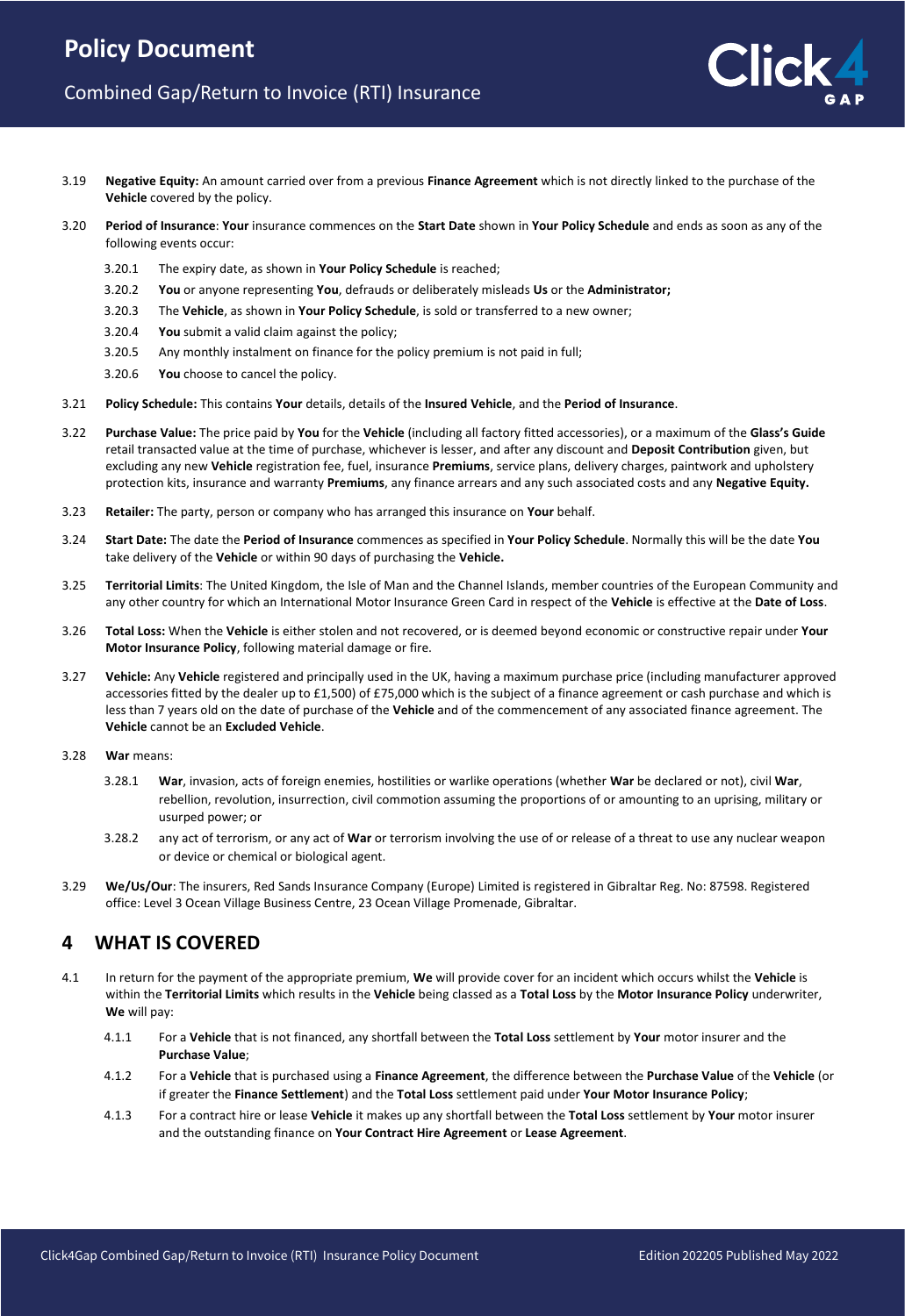# **Policy Document**

# Combined Gap/Return to Invoice (RTI) Insurance

- 
- 4.2 The policy includes modifications to the **Vehicle** for disability access and ease of use unless this is not included within **Your** motor insurers settlement.
- 4.3 This insurance cover will include **Motor Insurance Policy** excess up to an amount of £250 and £100 towards the Road Fund Licence.

### **5 WHAT IS NOT COVERED**

**Your** policy excludes any **Total Loss**:

- 5.1 Which occurred before the inception of this insurance;
- 5.2 Arising directly or indirectly, in whole or in part, due to any act or omission which is wilful, unlawful or negligent on **Your** or the driver of the **Vehicle**'s part. Any liability directly or indirectly caused by or contributed to by or arising from: ionising radiations or contamination by radioactivity from any irradiated nuclear fuel or from any nuclear waste from the combustion of nuclear fuel the radioactive toxic explosive or other hazardous properties of any explosive nuclear assembly or of its nuclear component;
- 5.3 Damage or liability occasioned by or happening through **War**, invasion, act of foreign enemy hostilities (whether **War** is declared or not) civil **War**, rebellion, revolution, insurrection or military or usurped power;
- 5.4 **Damage, liability or bodily injury arising directly or indirectly from pollution or contamination;**
- 5.5 Damage, cost or expenses of whatsoever nature directly or indirectly caused or occasioned by or happening through or in consequence of terrorism or any action taken in controlling preventing or suppressing any acts of terrorism or in any way relating thereto. For the purpose of this exclusion terrorism means the use of biological, chemical and/or nuclear force or contamination and/or threat thereof by any person or group of persons whether acting alone or on behalf of or in connection with any organisation(s) or government(s) committed for political, religious, ideological or similar purposes including the intention to influence any government and/or to put the public or any section of the public in fear. However, losses caused by or resulting from riot, riot attending a strike, civil commotion and malicious damage are not excluded hereunder;
- 5.6 Which is not subject of an indemnity settlement under the accidental damage, fire or theft sections of a **Motor Insurance Policy**;
- 5.7 Where the driver of the **Vehicle** is under the influence of alcohol, drugs not prescribed by a registered medical practitioner, or drugs prescribed by a registered medical practitioner where a warning against driving has been given;
- 5.8 If the **Vehicle** is stolen by any person having access to the keys of the **Vehicle** unless taken by force or violence;
- 5.9 If any misrepresentation or concealment is made by **You** or on **Your** behalf in support of obtaining the policy or any claim on the policy;
- 5.10 Of whatsoever nature arising directly or indirectly, in whole or in part, due to any act or omission which is wilful, unlawful or negligent on **Your** or the driver of the **Vehicle**'s part;
- 5.11 Where **You** have failed to notify **Us** of the transfer or where the **Vehicle** transfer has been rejected;
- 5.12 Where the premium has not been fully paid the settlement will be reduced by the outstanding instalments due.

When making a claim, **Your** policy excludes:

- 5.13 VAT where **You** are VAT registered.
- 5.14 Any costs incurred in excess or outside the liability under this insurance including any form of consequential loss.
- 5.15 Additional costs within the lease/finance settlement for anything other than the purchase of the **Vehicle**. This includes but is not limited to; motor insurance, warranty, payment protection recovery, administration charges, option to purchase charges, late payment charges and arrears, early settlement charges.
- 5.16 Any loss for additional purchases at the time of purchase of the **Vehicle** including but not limited to; administration charges, insurance premiums including the policy, optional extras - car mats, CD players etc, as these will be taken into account in the **Insured Value.**
- 5.17 Where there is **Negative Equity** included within the **Finance Settlement**, any **Negative Equity** will be deducted from the claim settlement figure.
- 5.18 Where a claim is settled with an amount between the motor insurer settlement and the **Purchase Invoice Price**, any additional finance and other charges which inflate the original **Purchase Invoice Price** of the **Vehicle** will be deducted e.g. insurance and warranty premium and fees.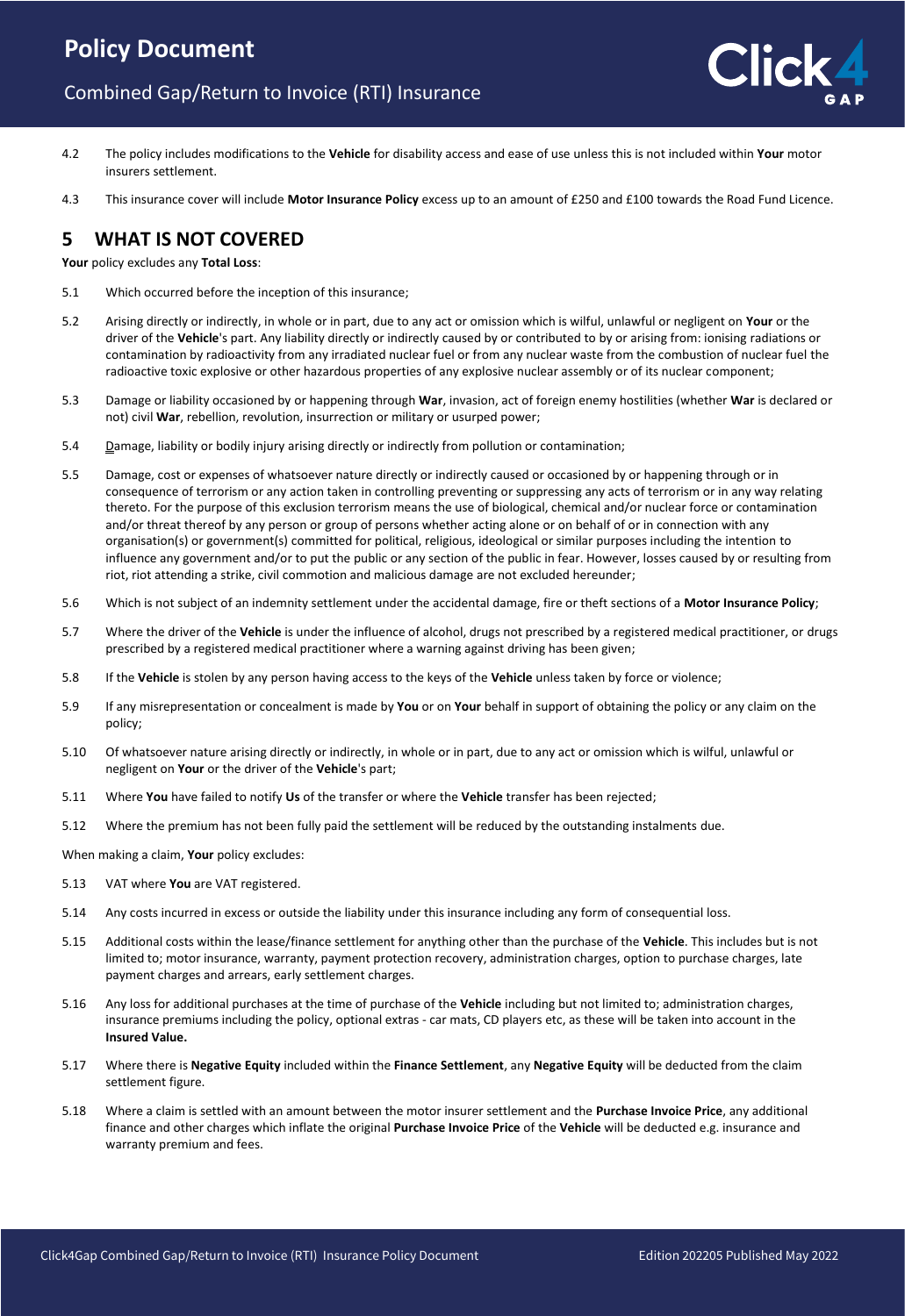# **Policy Document**

# Combined Gap/Return to Invoice (RTI) Insurance



**Your** policy excludes:

- 5.19 Any excess deducted under the **Motor Insurance Policy** which is more than £250.
- 5.20 Any **Excluded Vehicles**.

### **6 GENERAL CONDITIONS**

No benefit will be paid if **You** do not have a **Motor Insurance Policy** in place throughout the **Period of Insurance**.

**You** must comply with the following conditions to have the full protection of the policy. If **You** do not comply with them **We** may at **Our** option cancel the policy or refuse to deal with **Your** claim or reduce the amount of any claim payment.

- 6.1 Duty of Care
	- 6.1.1 **You** must not continue to drive the **Vehicle** after any damage or incident if this could cause further damage to the **Vehicle**. You have a duty of care to mitigate any loss following such incident.
	- 6.1.2 Contributory Negligence If the Motor Insurer reduces the amount it will pay under **Your** comprehensive **Motor Insurance Policy** because of **Your** contributory negligence, missing service history, MOT or due to the condition of the covered **Vehicle**, **We** will reduce the amount **We** will pay.
	- 6.1.3 Disclosure of Important Information When **You** applied for this insurance, and/or when **You** applied to make any change to the cover, **You** were asked a number of questions. **We** relied on all of the answers to these questions to decide the terms, including the premium to be charged, upon which **We** offered **You** cover or amended cover. It is therefore essential that all of the answers **You** gave were truthful, complete and accurate to the best of **Your** knowledge. If any of **Your** answers are later found to be incorrect, incomplete or misleading, this could lead to **Your** insurance being declared invalid, and/or to **Your** claim not being paid or not being paid in full.
	- 6.1.4 For **Your** continued protection **You** should tell **Us** immediately of any changes to this information, in particular a change of address or any **Vehicle** modification. **We** will then advise **You** of any changes in terms.
- 6.2 Policy Transfer
	- 6.2.1 The policy only applies to **You** and is not transferable to any other person or business.
	- 6.2.2 If during the first year of cover, the **Vehicle** is involved in an incident causing it to be written off by **Your** motor insurer and **You** get a replacement **Vehicle** on a "New for Old" basis, **You** will be issued with a new policy of the same duration as **Your** existing cover, please contact **Customer Service** directly to transfer the remaining duration of the policy.
	- 6.2.3 **You** may transfer, at any time, any remaining **Period of Insurance** on the policy due to a change of **Vehicle**, on payment of an administration fee and subject to the replacement **Vehicle** purchase price not exceeding the current price band of the original **Vehicle** and meeting all other conditions and eligibility criteria in this policy.
	- 6.2.4 If **You** wish to transfer the policy to a replacement **Vehicle You** must contact **Customer Service** within 7 days of the replacement **Vehicle** purchase with the following information:
		- *6.2.4.1 details of the supplying Motor Dealer of the replacement Vehicle;*
		- *6.2.4.2 a copy of the sales invoice when You originally purchased Your Vehicle;*
		- *6.2.4.3 a copy of Your Motor Insurance Policy;*
		- *6.2.4.4 a copy of Your original GAP policy documentation;*
		- *6.2.4.5 a cover note detailing Your request to transfer the policy, along with any information that needs to be taken into consideration (such as personalised number plates).*
- 6.2.5 Please note that any transfer is only valid if the replacement **Vehicle** is purchased from a **Motor Dealer**. The claim limit on any policy transfer will be the claim limit on the original **Vehicle**. An administration fee of £35 applies, made payable to Future 45 Limited, and is subject to approval by **Us**. If **You** have submitted any claims on **Your** policy **You** will not be able to request a transfer.
- 6.3 Acceptance of Motor Insurer's Offer
	- 6.3.1 It is important that **You** understand that **You** should contact the **Administrator** prior to accepting an offer of settlement from **Your** motor insurer. The **Administrator** may decide to negotiate with the **Motor Insurance Policy** insurer on **Your** behalf. If **You** accept an offer of settlement with **Your** Motor Insurer before **You** contact the **Administrator, We** reserve the right to reduce the settlement amount under this policy.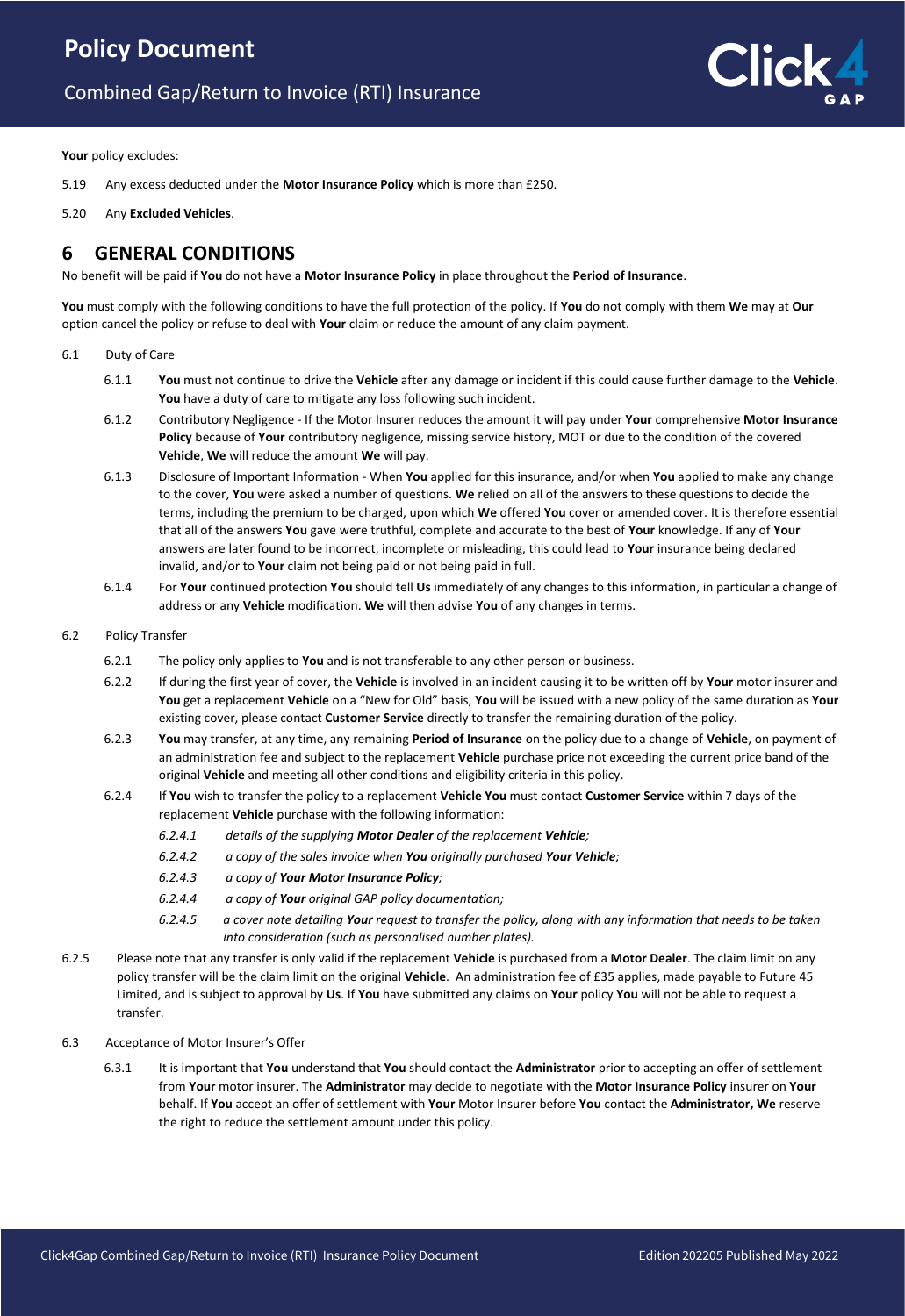- 6.3.2 If **Your** motor insurer offers **You** a replacement **Vehicle** on "New for Old" basis and **You** choose to decline this offer then **We** will settle **Your** claim using the **Market Value**. In the event that **You** do not utilise the offer of a brand-new replacement **Vehicle** or replacement **Vehicle** from **Your** motor insurer **You** must be aware that this may result in no benefit being paid to **You** in the event of a **Total Loss**.
- 6.3.3 In the event **You** retain the **Vehicle** after settlement of **Your Total Loss** claim, **We** reserve the right to reduce the settlement under **Your** policy by the value of the **Vehicle** retained by **You**.
- 6.4 The **Vehicle** can only be used outside of the United Kingdom, the Isle of Man and the Channel Islands for a maximum of 90 days per year.
- 6.5 Only one claim can be made under the policy during the **Period of Insurance** and the maximum benefit covered under the policy is the amount stated in **Your Policy Schedule**.

# **7 CANCELLATION AND COOLING OFF PERIOD**

- 7.1 **You** have the right to cancel this policy within 30 days from the receipt of **Your** policy documentation by contacting the broker from whom **You** purchased the policy. On receipt of **Your** written notice of cancellation, the broker will refund any premium **You** have already paid, unless an **Authorised Claim** has been made under the policy.
- 7.2 If **You** wish to cancel **Your** policy after 30 days and **You** do not wish to transfer the policy to a replacement **Vehicle**, **You** will be entitled to a pro-rata refund on the remainder of **Your** policy, unless an **Authorised Claim** has been made under the policy. If the policy is not paid in full, **You** will only be refunded an equivalent amount and not the full cost of the policy, this will be calculated monthly and is paid for each full month left to run, and an administration fee of £35 will be charged to reflect the administrative cost of arranging and cancelling the policy.
- 7.3 Should **You** wish to cancel **Your** policy **You** will be required to submit a request to **Customer Service.**
- 7.4 **We** reserve the right to cancel the policy in the event of non-payment of the premium. If this is the reason for cancellation, there will be no refund of premium instalments paid to date, in which case giving **You** 14 days **notice.**
- 7.5 **We** reserve the right to cancel the policy for other reasons by giving **You** 14 days' notice at any stage during the **Period of Insurance**. In this event, if **You** have not made an **Authorised Claim**, **We** will refund **You** for the unexpired portion of **Your** paid premium. If the policy is not paid in full, **You** will only be refunded an equivalent amount and not the full cost of the policy. If **You** have made an **Authorised Claim**, no refund will be due upon cancellation.
- 7.6 If **You** have transferred **Your** policy to a replacement **Vehicle**, **You** will only be entitled to a refund of the original cost which does not include any administration fee paid for the transfer.

### **8 AUTOMATIC TERMINATION**

- 8.1 This policy will automatically terminate on whichever of the following happens first:
	- 8.1.1 the date on which the policy expires as per **Your Policy Schedule**;
	- 8.1.2 following 2 consecutive failed attempts to receive payment of the premium if **You** pay **Your** premium by way of **Instalment Plan**;
	- 8.1.3 **You** cease to be resident within the United Kingdom, the Isle of Man or the Channel Islands.

### **9 HOW TO SUBMIT A CLAIM**

- 9.1 The quickest and most effective way to register **Your** claim is by using the **Administrator** claims app, available for iOS and android.
- 9.2 **You** can obtain the app by texting the word 'APAPP' to 88802 or by searching for AutoProtect in the app store.
- 9.3 The app will take **You** through the claims process step by step and **You** will need to provide the **Administrator** with:
	- 9.3.1 The policy number and **Vehicle** details;
	- 9.3.2 The cause of the **Total Loss**;
	- 9.3.3 **Your** original invoice detailing original purchase price etc if **You** did not use a **Finance Agreement** to fund the **Vehicle** purchase;
	- 9.3.4 Proof of payment of the appropriate premium or premium instalment in respect of the policy via a supplementary invoice supplied by the **Retailer**;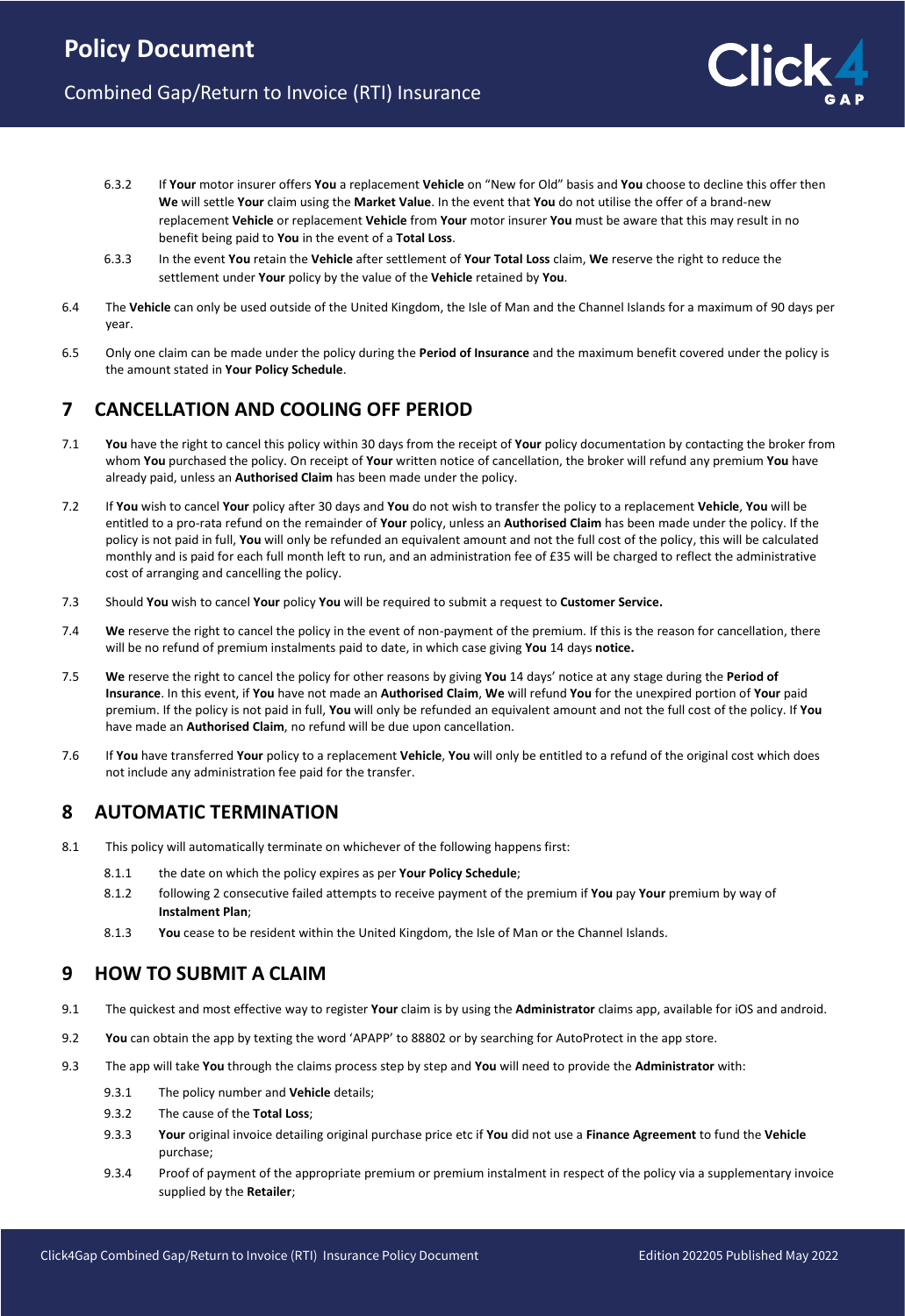

- 9.3.5 Proof of payment of the claim for **Total Loss** under the **Motor Insurance Policy**;
- 9.3.6 A valid crime reference number in the case of malicious damage or theft;
- 9.3.7 Details of the **Finance Settlement** amount including the outstanding balance, remaining term, interest charges etc.
- 9.4 Alternatively, **You** can make a claim by contacting the **Administrator** on 01279 456 501.

# **10 CLAIMS CONDITIONS**

- 10.1 The **Insured** shall, on the reporting of a claim, agree to comply with all the **Administrator**'s reasonable requests to follow the prescribed claims procedures as explained in this wording and by claims staff. If **You** do not comply with them, **We** may at **Our** option cancel the policy or refuse to deal with **Your** claim, or reduce the amount of the claims payment.
- 10.2 The **Insured** shall, on the occurrence of any event giving rise to a claim under this policy, give notice thereof to the **Administrator** within 90 (Ninety) days of the **Total Loss**.
- 10.3 In the case of malicious damage or theft, **You** must report the incident to the Police and advise the **Administrator** of **Your** valid crime reference number.
- 10.4 A detailed claims procedure is given in the policy. **You** must follow this procedure, failure to do so may result in non-payment of **Your** claim.
- 10.5 **We** accept no liability for the responsible disposal of the **Vehicle** or its salvage in any event.
- 10.6 At notification of any claim **We** reserve the right to instruct an independent engineer to inspect the **Vehicle** before authorising any claim. Any decision on liability will be withheld until this report is received. When this right is exercised **We** shall have no liability for any loss to **You** arising from any possible delay.
- 10.7 Subrogation **We** may at **Our** sole option take any steps in **Your** name against any person including but not limited to **Your Motor Insurance Policy** insurer to recover any money **We** pay in settlement of **Your** claim. **You** must give **Us** all assistance necessary. **We** may also at **Our** option take over negotiations with **Your Motor Insurance Policy** insurer with respect to **Your Total Loss** claim.
- 10.8 If **You** accept an offer of settlement in respect of a **Total Loss** claim from **Your Motor Insurance Policy** without gaining acceptance from the **Administrator We** will settle **Your** claim using the **Market Value**.

# **11 ENQUIRIES AND COMPLAINTS**

**We** realise that things can go wrong and there may be occasions when **You** feel that **We** have not provided the service **You** expected. If this happens **We** want to hear about it so that **We** can try to put things right. It is important **You** know that **We** are committed to providing **You** with an exceptional level of service and customer care.

11.1 If **Your** complaint is about the way a **Policy** was sold to **You** or the **Policy** terms **You** should contact **Customer Service**. If at any time **You** have any query or complaint regarding the way the **Policy** was sold, **You** should contact **Customer Service**.

Complaints Officer. email@click4group.co.uk 0208 819 3424. The Business & Technology Centre, Stevenage SG1 2DX.

11.2 If **Your** complaint is about a Claim **You** should address **Your** complaint to the **Administrators**:

The Managing Director, AutoProtect (MBI) Limited, Warwick House, Roydon Road, Harlow, Essex CM19 5DY. Tel. No. 01279 456 500.

**We** will contact **You** within five days of receiving **Your** complaint to inform **You** of what action **We** are taking. **We** will try to resolve the problem and give **You** an answer within four weeks. If it will take **Us** longer than four weeks, **We** will tell **You** when **You** can expect an answer.

- 11.3 If **We** have not given **You** an answer in eight weeks or **You** have received **Your** final response from **Us** and **You** are still not satisfied, **You** can contact the Financial Ombudsman Service, Exchange Tower, London, E14 9SR. By telephone on 0800 023 4567, or by Email complaint.info@financial-ombudsman.org.uk.
- 11.4 This complaints procedure does not affect any legal right **You** have to take action against **Us**.

**You** can check the above details by visiting the FCA website: www.fca.org.uk/register or by contacting the FCA on 0800 111 6768.

11.5 If at any time **You** have any query or complaint regarding the way the policy was sold, **You** should contact the **Retailer** who sold the **Policy** to **You**.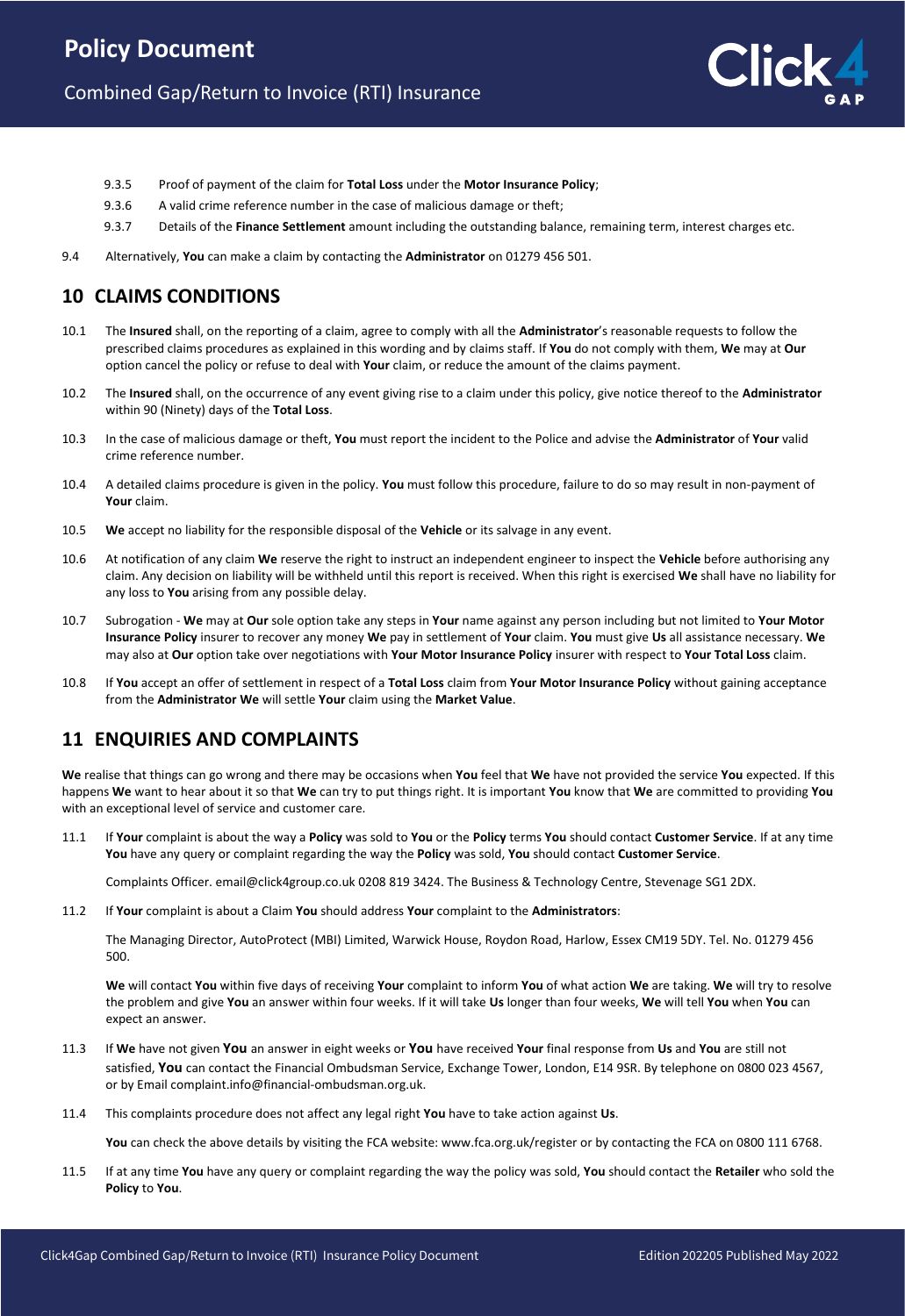

# **12 LEGAL AND REGULATORY INFORMATION**

### 12.1 **About the Insurer**

12.2 Red Sands Insurance Company (Europe) Limited is registered in Gibraltar Reg. No: 87598. Registered office: Level 3 Ocean Village Business Centre, 23 Ocean Village Promenade, Gibraltar. Red Sands Insurance Company (Europe) Limited is authorised and regulated by the Gibraltar Financial Services Commission and is subject to limited regulation by the Financial Conduct Authority and the Prudential Regulation Authority in respect of business underwritten in the UK (No: 231635). Red Sands Insurance Company (Europe) Limited is a member of the UK's Financial Services Compensation Scheme and Association of British Insurers.

### 12.3 **About the Administrator**

AutoProtect MBI Limited is registered in England, Registration number 05089293 with a registered office at Warwick House, Roydon Road, Harlow, Essex, CM19 5DY. AutoProtect MBI Limited is fully authorised and regulated by the Financial Conduct Authority (FCA) and appear in the FCA Register (Register Number 312143).

#### 12.4 **Financial Services Compensation Scheme**

If **We** are unable to meet **Our** liabilities **You** may be entitled to compensation under the Financial Services Compensation Scheme (FSCS). Further information about compensation scheme arrangements is available at www.fscs.org.uk, by emailing enquiries@fscs.org.uk or by phoning the FSCS on 0800 678 1100.

### 12.5 **Data Protection Regulations**

Red Sands Insurance Company (Europe) Limited "Red Sands", and AutoProtect MBI Limited (herein referred to as "**We**"/ "**Us**" for the benefit of this notice) are committed to protecting and respecting **Your** privacy in accordance with the current Data Protection Legislation ("Legislation"). This notice sets out the basis on which **We** will process any personal data that **We** collect from **You**, or that **You** provide to **Us**. For the purposes of the Legislation, Red Sands will qualify as the Data Controller. AutoProtect MBI Limited will qualify as the Data Processor in relation to any personal data **You** supply to **Us**.

Below is a summary of the main ways in which **We** process **Your** personal data, to see the full Privacy Policies please visit **Our** websites at; www.redsands.gi and www.autoprotect.co.uk.

**OUR PRIVACY PRINCIPLES** When **We** collect and use **Your** personal information, it is kept no longer than is necessary, **We** ensure **We** look after it properly and use it in accordance with **Our** privacy principles, **We** keep it safe and will never sell it.

**INFORMATION WE MAY COLLECT OR RECEIVE ABOUT YOU We** may collect and process personal data that **You** provide directly to **Us** by filling in forms, sending emails, over the phone or that **We** receive via third parties such as **Our** partners.

**HOW WE USE YOUR INFORMATION** For the purposes of providing insurance, handling claims, research or statistical purposes and any other related purposes. **We** will also use **Your** data to safeguard against fraud, money laundering and to meet general legal or regulatory obligations.

**DISCLOSURE OF YOUR PERSONAL DATA We** may disclose **Your** personal data to third parties involved in providing products or services to **Us**, or to service providers who perform services on **Our** behalf, these include reinsurers, legal advisors, regulatory authorities and as may be required by law.

**INTERNATIONAL TRANSFERS OF DATA We** may transfer **Your** personal data to destinations outside the European Economic Area ("EEA"). Where **We** transfer **Your** personal data outside of the EEA, **We** will ensure that it is treated securely, and in accordance with **Our** privacy notice and the Legislation.

**YOUR RIGHTS You** have the right to see a copy of the personal information **We** hold about **You**, to have **Your** data deleted (subject to certain exemptions), to have any inaccurate or misleading data corrected or deleted, to ask **Us** to provide a copy of **Your** data to any controller and to lodge a complaint with the local data protection authority.

Red Sands as Data Controller is responsible for **Your** personal data and **Our** full details (including registration and address details) can be found within this policy wording.

**We** have appointed AutoProtect MBI Limited to act on **Our** behalf in respect of all matters relating to the protection of **Your** personal data and to oversee questions in relation to the privacy notice. If **You** have any questions about the privacy notice, including any requests to exercise **Your** legal rights, please contact AutoProtect MBI Limited, Warwick House, Roydon Road, Harlow, Essex, CM19 5DY.